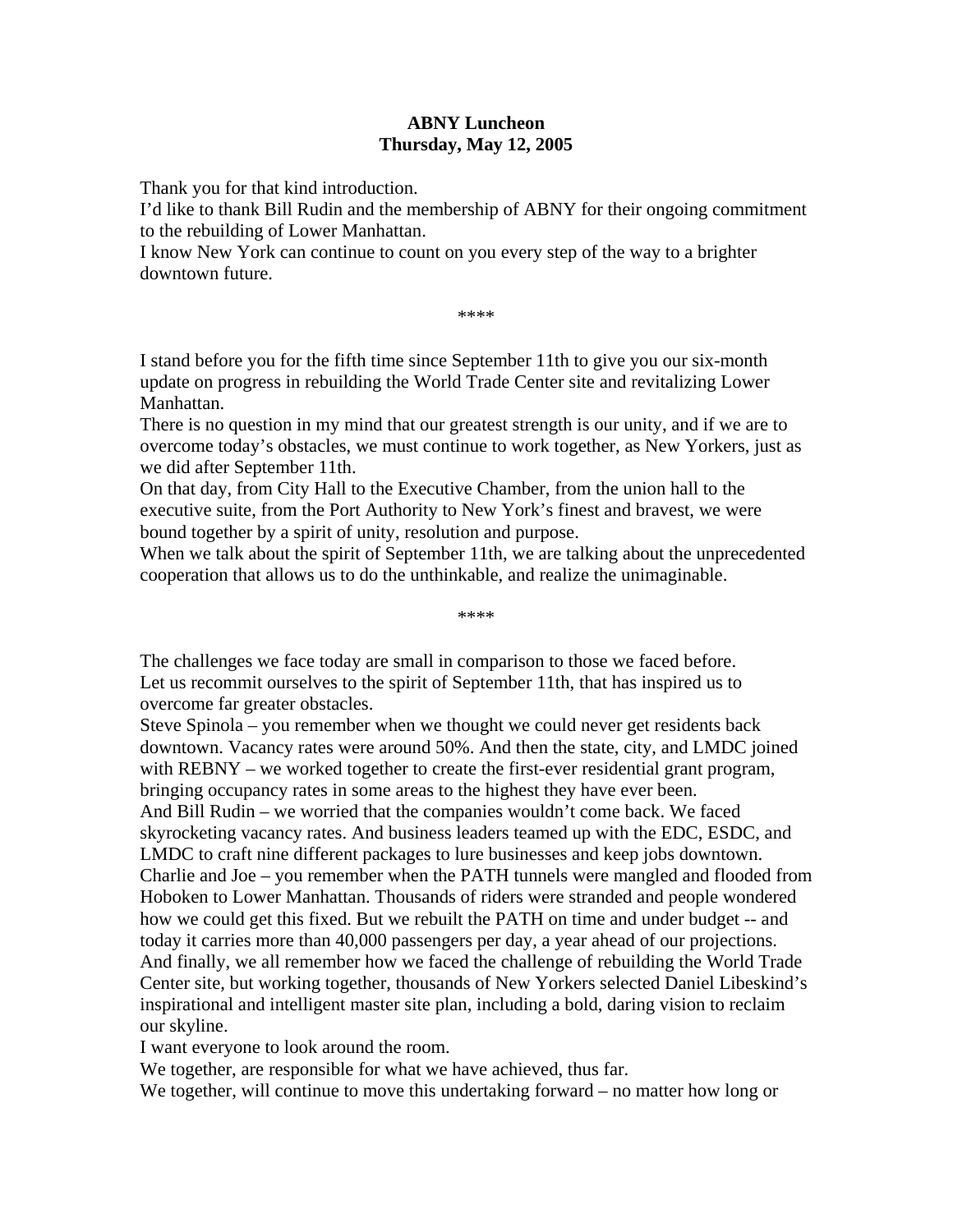how hard the road may be.

It is our solemn obligation, and our privilege.

\*\*\*\*

And now as I speak, you and I face yet another challenge – the challenge of building the Freedom Tower.

Some have said that we should shy away from building tall in New York. That we should recoil in the face of terror.

Tall buildings would better be built in other cities, they say – not here in New York. But we reject cowardice and we embrace courage.

We stand tall.

New York has been home to the world's tallest building a dozen times before. And, with our Freedom Tower, we will be home to a proud and glorious structure once again.

\*\*\*\*

Yes, the Freedom Tower needs to be redesigned.

And yes, the reason why it must be redesigned is security.

But let me tell you, we have been taking all the necessary steps to meet this challenge head on.

The NYPD has been working with our rebuilding partners to ensure that the new security standards we received just a few short weeks ago are incorporated in a redesign.

Today, I am pleased to announce that the NYPD has reviewed the preliminary redesign and have determined that the building can be constructed in a manner that will provide the appropriate level of security.

Commissioner Kelly, thank you for your personal involvement on this important security matter.

And Daniel, David and Larry – we have a lot of work to do.

While redesigning the Freedom Tower is important, we must ensure that going forward, we have a clear and sure process in place to resolve issues before they stall our efforts. Let me be clear:

For me, this is personal.

From the morning the towers fell, I vowed that the rebuilding and revival of Lower Manhattan would be the highest priority of my administration.

My commitment is ironclad: it has not changed, nor will it ever change.

There is no greater priority, nor can there ever be.

That was true on September 11th, and it will continue to be true so long as I am Governor.

Failure to rebuild is not an option -- not now, and not ever.

We will not tolerate unnecessary delays.

Rebuilding Lower Manhattan is my top priority, and as such, I am directing my top advisor to provide hands-on leadership as numerous rebuilding initiatives reach critical milestones.

He was with me on September 11th in the Executive Chamber.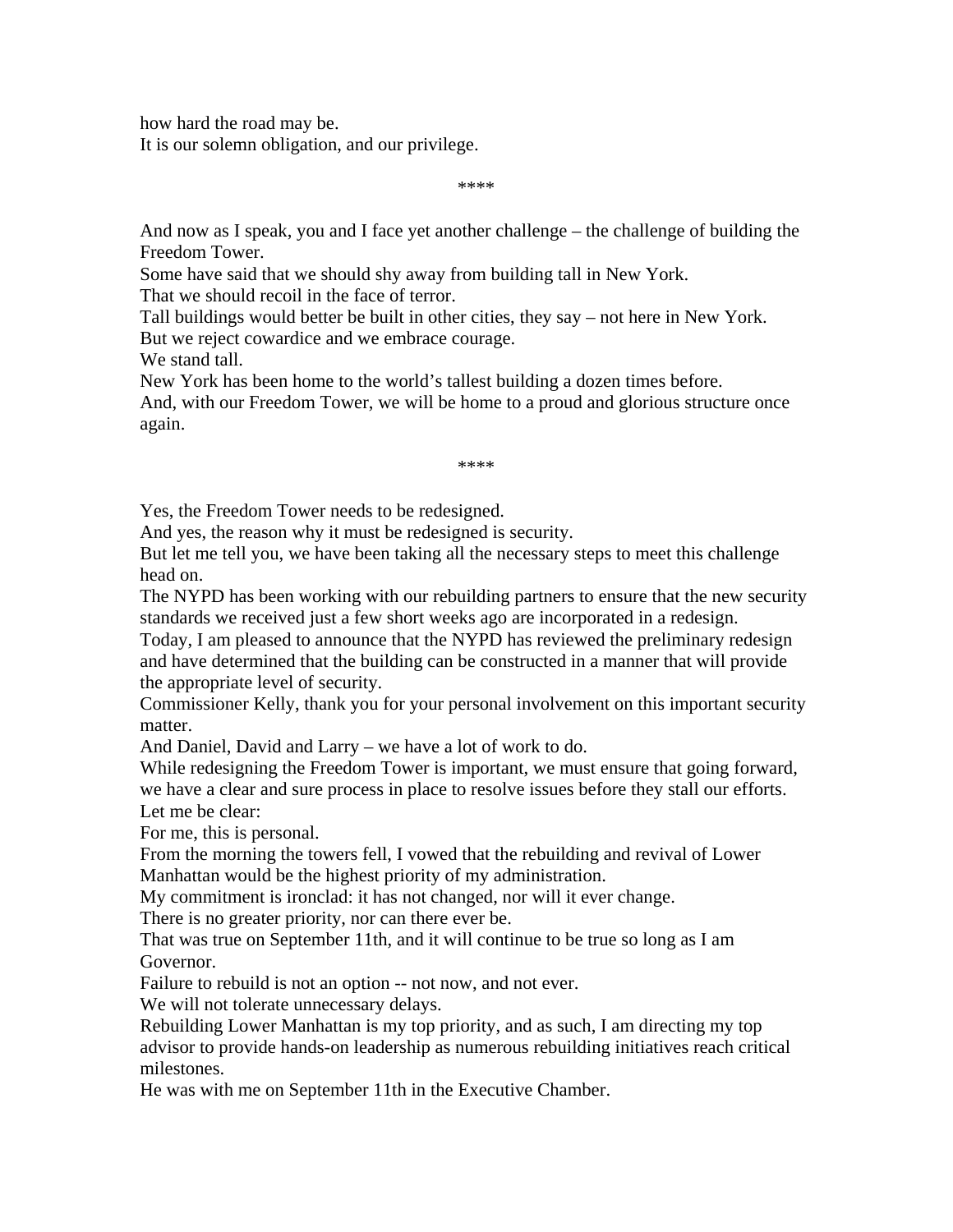And through the years, whenever I've needed to get crucial projects done, I've turned to him.

Whether it was assembling the Hudson River Park, attracting IBM's \$2 billion chip investment to the Hudson Valley, or delivering the first on-time budget in more than twenty years, he gets the job done.

And I know that John Cahill will get this job done.

Effective immediately, John will lead and coordinate, on a day-in and day-out basis, the efforts of the LMDC, MTA, Port Authority, Empire State Development, Department of Transportation, and Battery Park City Authority.

In addition, he will also serve as point person leading negotiations with the NYPD, Larry Silverstein, Goldman Sachs, the City of New York, and all other interested parties.

Specifically, John will focus on the completion of the following five critical challenges: First, prompt delivery of a new design for the Freedom Tower, incorporating NYPD security standards;

Second, the deconstruction of the Deutsche Bank Building;

Third, a resolution of negotiations with Goldman Sachs;

Fourth, an on-schedule groundbreaking for the Calatrava World Trade Center Transportation Hub;

And fifth, and most importantly, making sure that nothing stands in the way of the construction of the memorial.

The rebuilding effort in Lower Manhattan is once more at a crossroads -- and John Cahill is the best possible person to navigate the challenges ahead.

But we are going to give John some help.

To address any emerging security concerns, I am charging someone with unparalleled experience in the field of counter-terrorism and law enforcement.

He was in charge of the FBI's New York City office.

He was there in 1993 when the World Trade Center was first attacked.

And he will be there to make sure the Freedom Tower incorporates the highest security standards in the world.

I know if there is ever a security issue, it won't take weeks or months to address.

Jim Kallstrom has never backed down in the face of terror…and he never will.

Thank you again Jim, for helping to make our city, state, and country safe.

Working with John and Jim as the new President of the LMDC will be a person you all know well.

He has worked tirelessly at the LMDC since its inception and I know Stefan Pryor is the right person for the job.

And finally, another key member of this team will be Charlie Makish, head of the Lower Manhattan Construction Command Center, managing the construction process from concept to concrete.

Charlie tells me that the Construction Command Center will be up and running in thirty days.

I am confident that this new leadership will multiply our efforts and move us forward with even greater energy in the rebuilding process.

Working with this team, I challenge David Childs once again to amaze us with his skill, astound us with the elegance of his design, and make the new Freedom Tower not a fortress but a world-class center of commerce.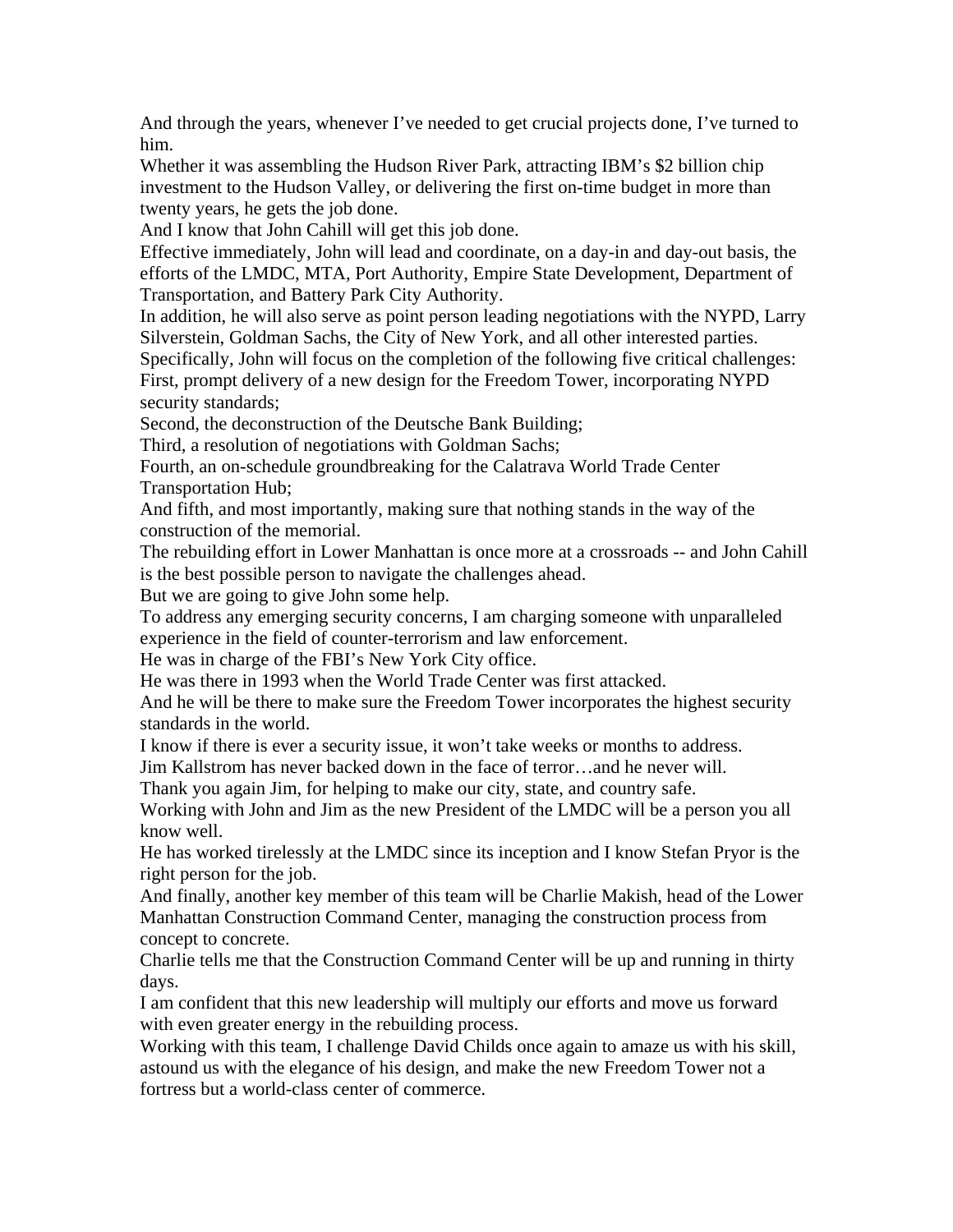Let me tell you what we can expect.

Consistent with the Libeskind master site plan, David will ensure that this iconic building lays its foundation in the northwest corner of the site … that it soars to 1776 feet tall … and that it serves as a beacon of freedom to the entire world.

By the end of June, we will unveil a design for the new tower so the world may see how it will look.

And at that time, we will set out an aggressive schedule for the construction of this new design.

Ed Malloy, you have said that the construction trades, the best builders in the world, can make up time on the worksite and get us back on schedule.

Ed, I believe you are right.

Larry, that's the kind of attitude that I believe will get us the Freedom Tower built with all the care, precision, and speed required, of this great undertaking.

Let's continue to reach for an ambitious but achievable schedule together.

Thank you, Daniel for your continued vision and commitment.

And thank you, David, for stepping up yet again and offering your talents to our city, state, and nation.

\*\*\*\*

It's understandable that regular readers of the tabloids might be laboring under the misconception that nothing good is happening.

Every move is scrutinized.

Every key player is on the chopping block.

Will they ever get on track?

They write, "They are too tired."

"They lost their drive."

You know….It must be tough being Joe Torre.

But, you and I know differently.

The Yankees are back on track and so are we.

You and I know that rebuilding the Freedom Tower, while crucial, is only one part of our bold vision for the future – one of three elements in our master plan for the 16-acre World Trade Center site.

The other two elements are transportation and the memorial-cultural complex – and it's here that we've seen clear and unmistakable progress that dispels the misconceptions. Let's review our progress – and let's start with transportation.

Ask any business person and they will tell you that the key to a strong economy is a world-class system of transportation. That was why in the wake of September 11th, we acted quickly to build the temporary PATH station.

And that's one reason we're seeing the kind of strong economic growth across Lower Manhattan that few people dared to predict just  $3\frac{1}{2}$  years ago.

In the last quarter alone, Lower Manhattan had the third largest increase in commercial occupancy rates in the nation.

Think about it.

Only two commercial districts in this entire nation absorbed commercial space faster than Lower Manhattan.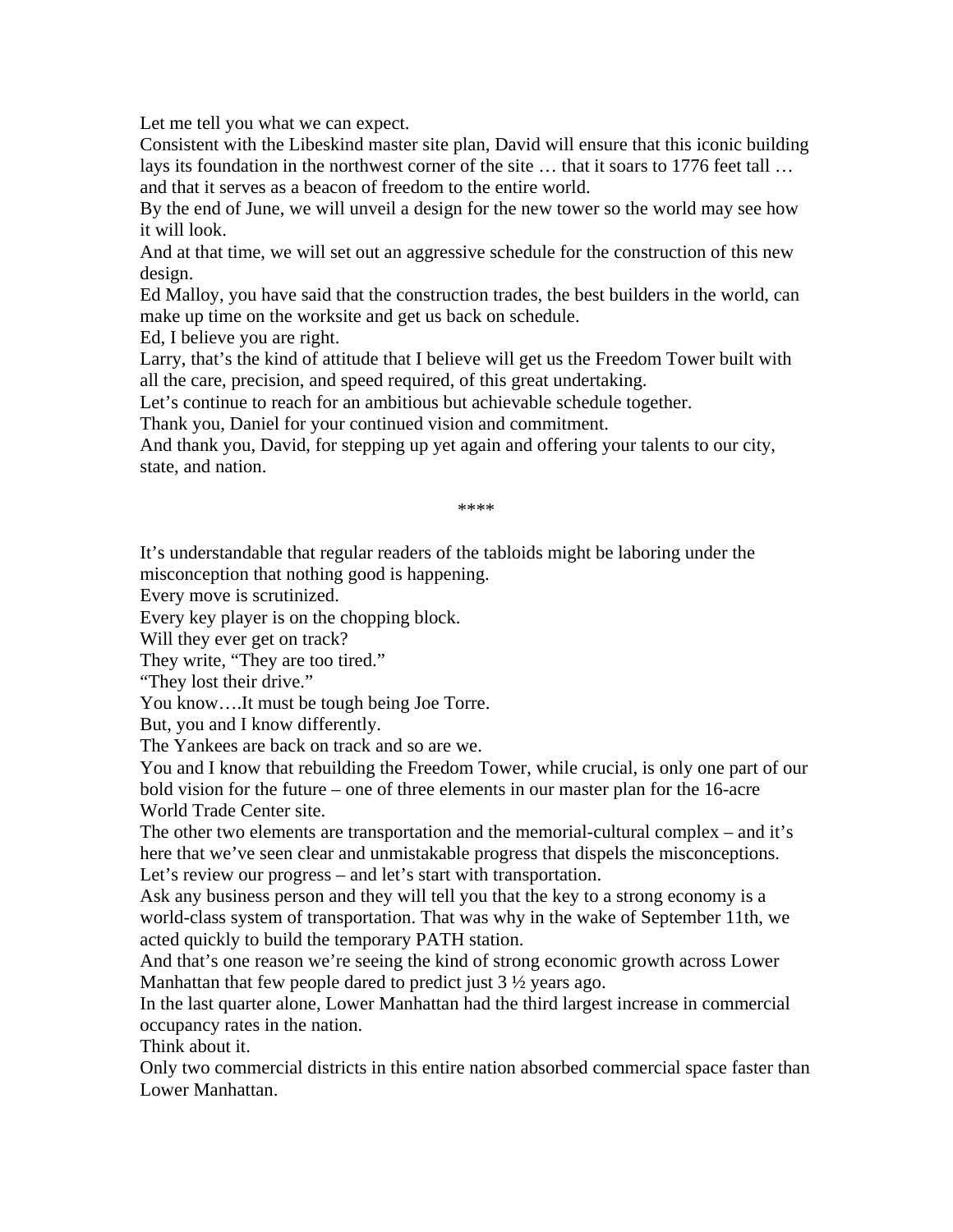And residential growth has indeed been dramatic.

Over 3,000 housing units are under construction and thousands more are expected to be built across Lower Manhattan. It's predicted that by 2009, the residential population will grow by over 12,000 units.

Since I last addressed you, many businesses such as Morgan Stanley, Dow Jones, BMW and Hickey Freeman, have decided to locate or remain downtown.

Other proud employers that are new to Lower Manhattan are here today, such as McKee Nelson, the New York Software Industry Association, and RAI, the Italian television company.

And Verizon has not only repaired the damage done to its building on September 11th …. It is relocating its world headquarters directly across the street from the World Trade Center site, joining other global giants -- Merrill Lynch and American Express.

And we are working night and day to have another firm you may have heard of join its ranks….Goldman Sachs.

Goldman, downtown is your home; you belong here.

\*\*\*\*

Since I last spoke with you, something truly remarkable has happened – an on-time budget.

The budget helps Lower Manhattan in several ways: cutting income tax rates; authorizing a new Empire Zone in Chinatown; and providing a major new tax break for financial service and communications firms.

But we must do more.

Working with the Mayor and Speaker Silver, we will advance a new incentive program to help lure out of state companies to Lower Manhattan.

\*\*\*\*

Businesses are choosing Lower Manhattan because they know they can take advantage of the world's premier transportation infrastructure and the improvements we are making. One of these improvements will be the new South Ferry station.

It will help ensure a smoother, faster commute to downtown.

Work is under way and we expect this state-of-the-art project to be completed by the end of 2007 -- on track and on schedule.

Construction on the Fulton Transit Center is already underway, which will allow millions of riders to easily navigate their commute.

The 2/3 line portion will be open in 2006.

Soon to follow, the Dey Street concourse and the A/C mezzanine will open in 2007. And finally, the beautiful new station house will be complete in 2008.

All on track and all on schedule.

And soon to take the place of the temporary PATH station will be a spectacular World Trade Center Transit Hub designed by Santiago Calatrava.

It will untangle Lower Manhattan's network of confusing mass transit connections.

The Hub will provide links from east to west, north to south, and ease connections between subways, PATH, and ferry services.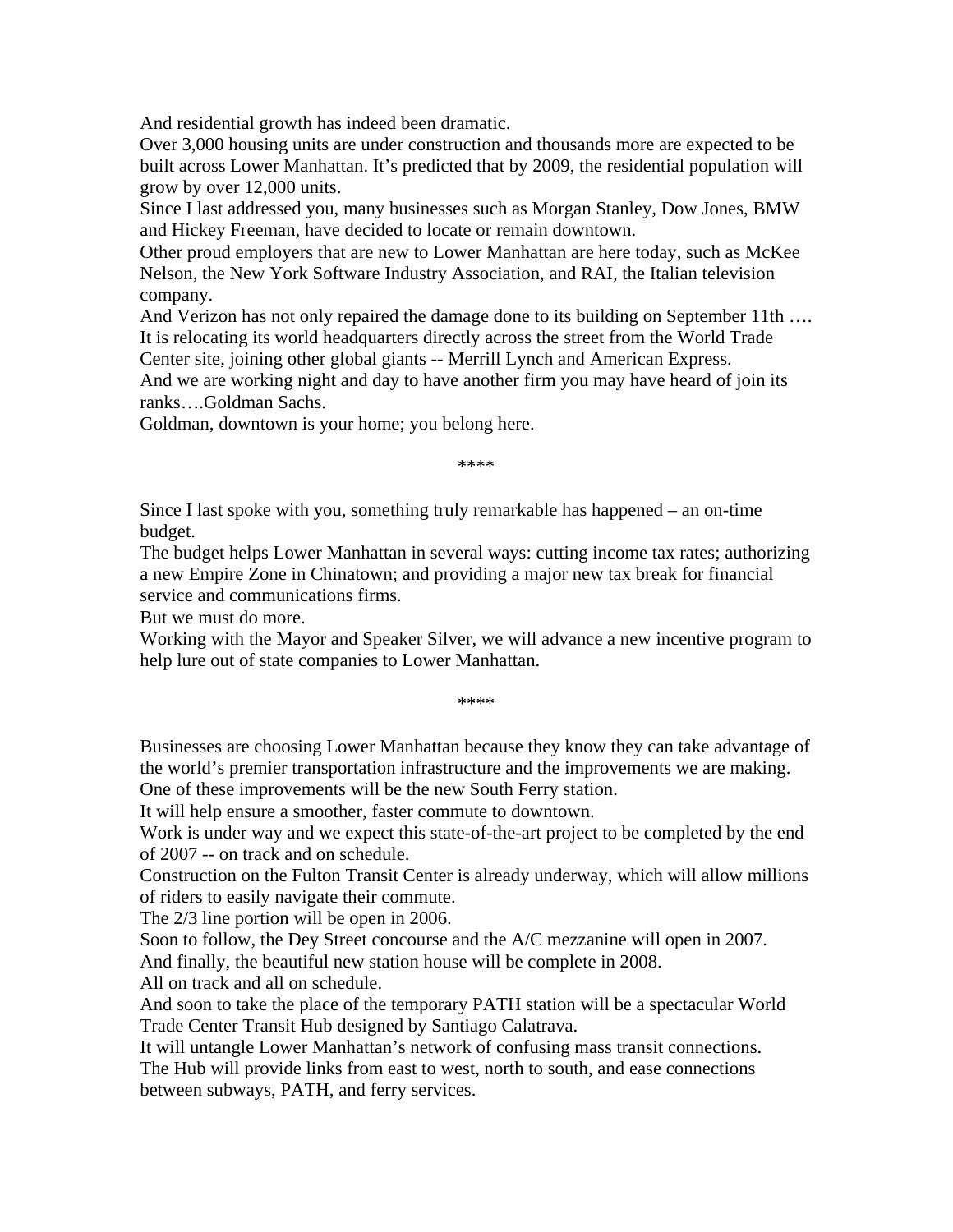And I am proud to announce that we will break ground for this stunning project this summer.

Work will begin on the Hub's concourse in 2006, and the new station will be fully operational in 2009.

All on track and on schedule.

\*\*\*\*

Now to West Street.

We decided that the at-grade approach was the best approach.

It will be a grand promenade, to rival the Champs Elysees, a glorious, tree-lined border to the site.

Construction began on the South Promenade last fall and is expected to be complete in the spring of next year. Work on the North Promenade will start in the spring of 2007. The entire project will be completed by the end of 2009…on time and ahead of schedule. And at least two years faster than would have been possible with the tunnel.

\*\*\*\*

And as to the final piece of our transportation puzzle:

The Long Island/JFK rail link project is making great progress thanks to tremendous support from you, the downtown business community and the backing of the White House.

Preliminary work on the project has already begun.

The environmental review is under way.

And I am pleased to announce that the Federal Transit Administration has agreed to work with us to apply a streamlined process so that we can complete the project on time and on schedule.

In the meantime, we're securing the funds necessary to make this project a reality... Already we have substantial commitments in hand.

The Port Authority's existing \$560 million commitment promised under the New York City airport lease extension.

The MTA's \$400 million capital plan contribution.

And we hope and expect that our Congressional delegation will deliver the \$2 billion tax credit conversion supported by the President, the City and the State.

Today let's make another major commitment…

I am calling upon the Port Authority to provide another piece of the financial puzzle. There are two signature projects currently in the Port Authority's strategic plan – Access to the Region's Core (or ARC) and the Lower Manhattan rail link. I support both.

We've talked to New Jersey and New York officials at the Port Authority and I'm confident the Port Authority will support both as well.

Specifically, as the Port Authority allocates funding for these priorities, I am asking the agency to dedicate an additional \$1 billion dollars to the Lower Manhattan rail link. With these additional billion dollars, we'll have secured approximately \$4 billion for this project – and that means we'll be two-thirds of the way there.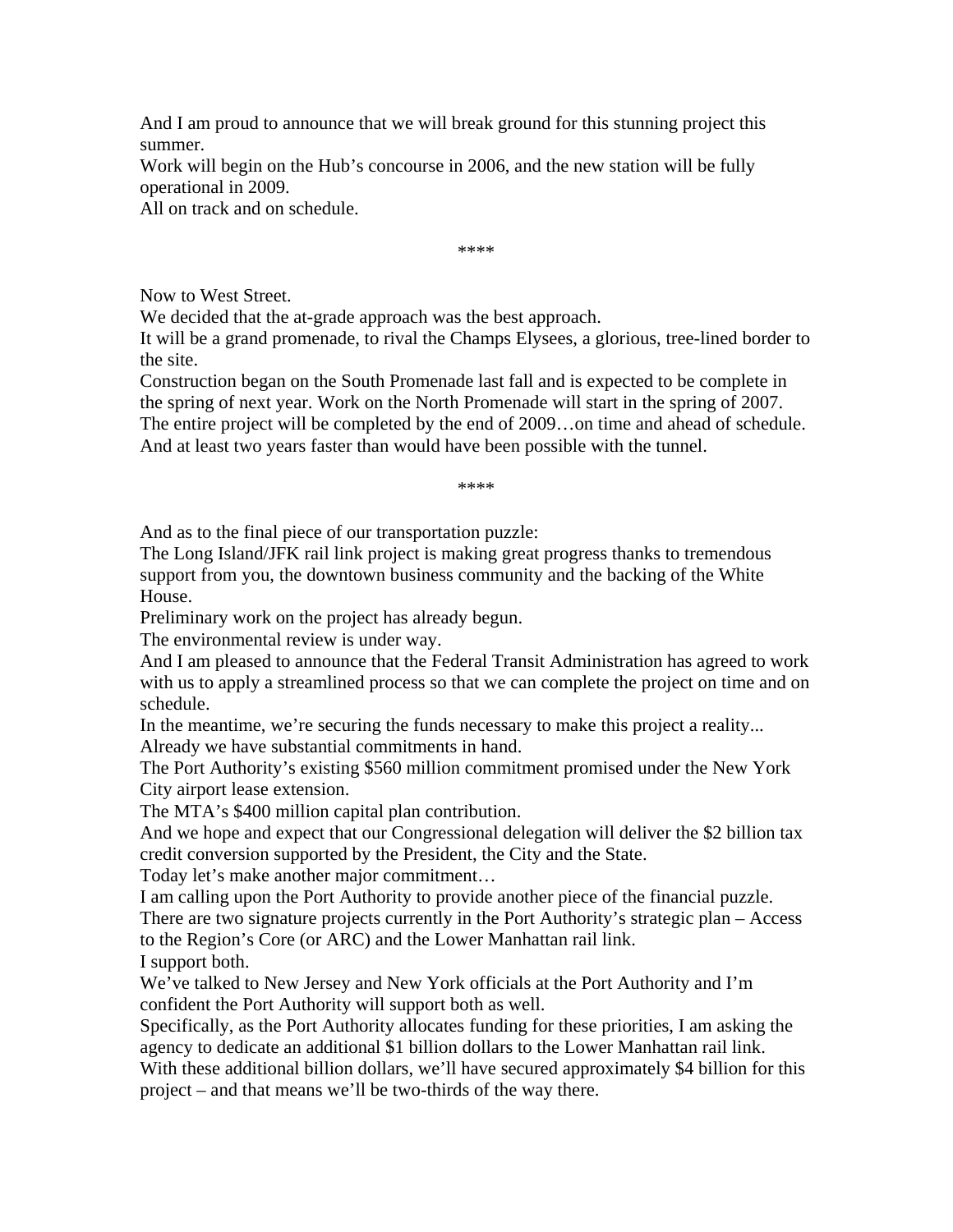We will pay for and build this project – and, quite simply, Lower Manhattan's economic future will be stronger because of it.

\*\*\*\*

In addition to investing in transportation, we're going to deploy resources to expand our progress both on and off of the Trade Center site. With the benefit of extensive public input, the LMDC has issued a draft framework for the allocation of its remaining federal funds...

To that end, Mayor Bloomberg and I have developed a comprehensive allocation plan, consistent with that framework and the vision we set forth.

The Mayor and I will have more to say about the specifics of our joint plan next week. But let me give you a sneak preview.

\$220 million will be provided to transform Lower Manhattan's waterfronts into great public spaces.

With \$70 million of this allocation, we will turn the Tribeca section of Hudson River Park into a vibrant community resource.

Another initiative involves Fiterman Hall, which was destroyed on September 11th. We will commit \$15 million in LMDC funding, which, when joined with State and City support, will ensure its first-rate rebuilding.

With these funds, Fiterman's deconstruction can commence by the end of this year. And with up to \$190 million, we will assist off-site cultural institutions, refurbish and create more parks and playgrounds, build a new, east-side K-through-8 school, and improve retail opportunities.

With our LMDC monies, we'll also provide \$36 million for surface transportation improvements throughout Lower Manhattan.

\*\*\*\*

And finally, while we must invest in these projects, it's imperative that we provide the resources needed to honor the heroes we lost on September 11th.

To that end, I am pleased to announce that the LMDC will be dedicating the additional funds necessary to significantly advance work on the memorial.

We will be committing \$300 million to the World Trade Center Memorial Foundation. \$100 million will serve as a down payment and the \$200 million balance will serve as a challenge grant that will help attract additional private dollars.

Its Chairman, John Whitehead, and its new President, Gretchen Dykstra, are working together with the Foundation Fundraising team – including Jonathan Tisch, Jon Rosenwald and Tom Bernstein.

The Memorial Foundation is off to a strong start in its private fundraising efforts. Thank you John, thank you Gretchen.

This is the best foundation board in America and I know you will meet your \$500 million private fundraising goal.

Together, these funds will make our memorial a reality.